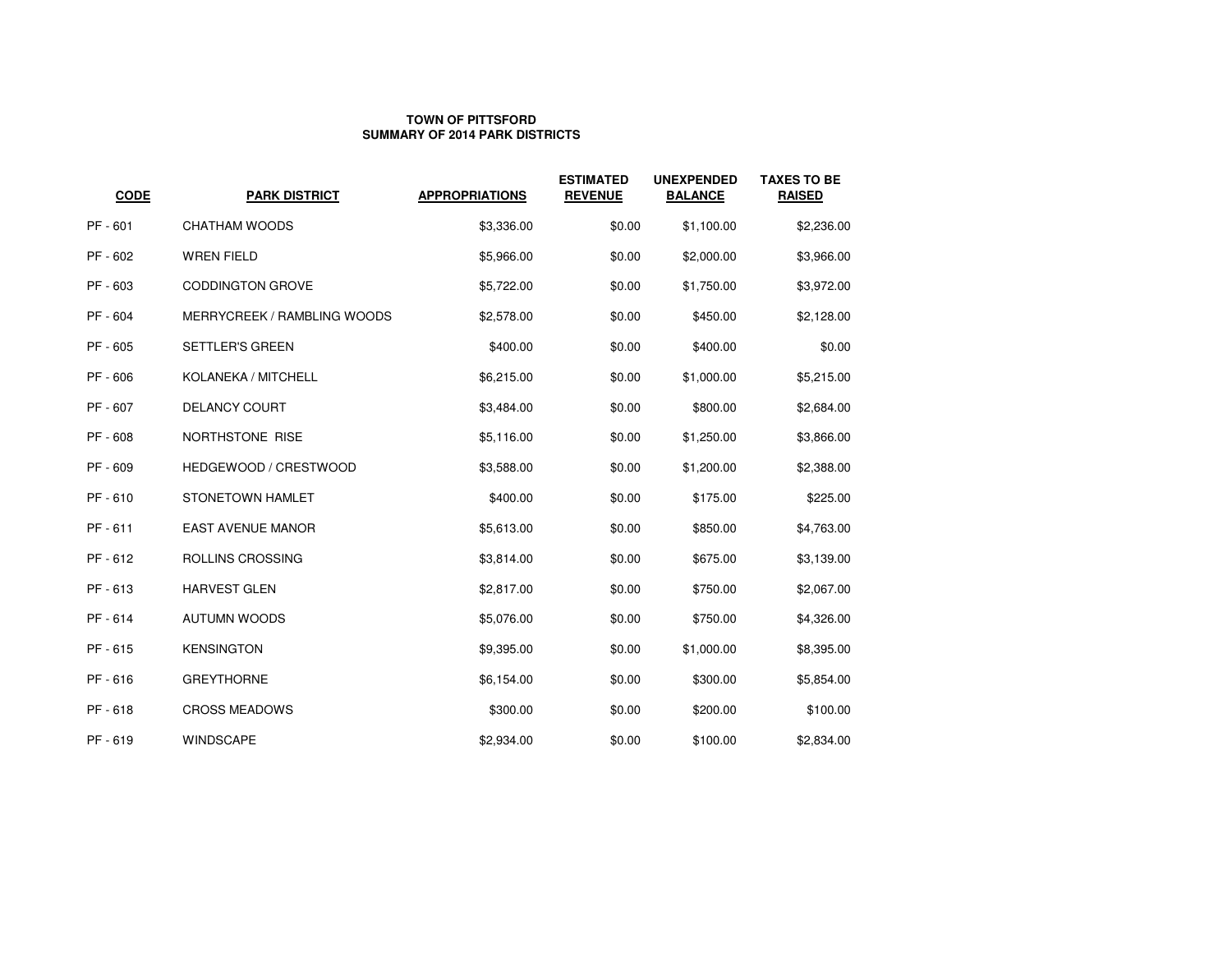## **TOWN OF PITTSFORD: CHATHAM WOODS-WEXFORD PARK DISTRICT**

|                                      | <b>ACTUAL 2011</b> | <b>ACTUAL 2012</b> | <b>BUDGET 2013</b> | <b>BUDGET 2014</b> |
|--------------------------------------|--------------------|--------------------|--------------------|--------------------|
| <b>PARK DISTRICT: Revenue</b>        |                    |                    |                    |                    |
| 1001 Property Taxes                  | \$2,366.00         | \$2,352.00         | \$2,236.00         | \$0.00             |
| 2401<br>Interest                     | \$3.91             | \$4.67             | \$0.00             | \$0.00             |
| <b>TOTAL REVENUE</b>                 | \$2,369.91         | \$2,356.67         | \$2,236.00         | \$0.00             |
| 5999 APPROP FD BALANCE               | \$0.00             | \$0.00             | \$1.100.00         | \$1,100.00         |
| <b>TOTAL PARK DISTRICT</b>           | \$2,369.91         | \$2,356.67         | \$3,336.00         | \$1,100.00         |
| <b>PARK DISTRICT: Appropriations</b> |                    |                    |                    |                    |
| 4003 Park Maintenance                | \$496.74           | \$335.81           | \$1,350.00         | \$1,350.00         |
| 4139 Pest Control                    | \$80.13            | \$0.00             | \$300.00           | \$300.00           |
| 4409 Maintenance Contract            | \$2,825.00         | \$1,525.00         | \$1,686.00         | \$1,686.00         |
| <b>TOTAL APPROPRIATIONS</b>          | \$3,401.87         | \$1,860.81         | \$3,336.00         | \$3,336.00         |

#### **SUMMARY OF CHATHAM WOODS-WEXFORD PARK BUDGET**

|                          | <b>APPROPRIATION</b>            | <b>REVENUE</b>                      | <b>UNEXPENDED</b><br><b>BALANCE</b> | <b>AMOUNT TO BE</b><br><b>RAISED BY TAXES</b> |
|--------------------------|---------------------------------|-------------------------------------|-------------------------------------|-----------------------------------------------|
|                          | \$3,336.00                      | \$0.00                              | \$1.100.00                          | \$2,236.00                                    |
|                          | <b>ASSESSED</b><br><b>VALUE</b> | <b>TAXES TO</b><br><b>BE RAISED</b> | <b>TAX</b><br><b>RATE</b>           |                                               |
| PITTSFORD PARKS DISTRICT | \$23,076,300                    | \$2,236,00                          | \$0.0969                            |                                               |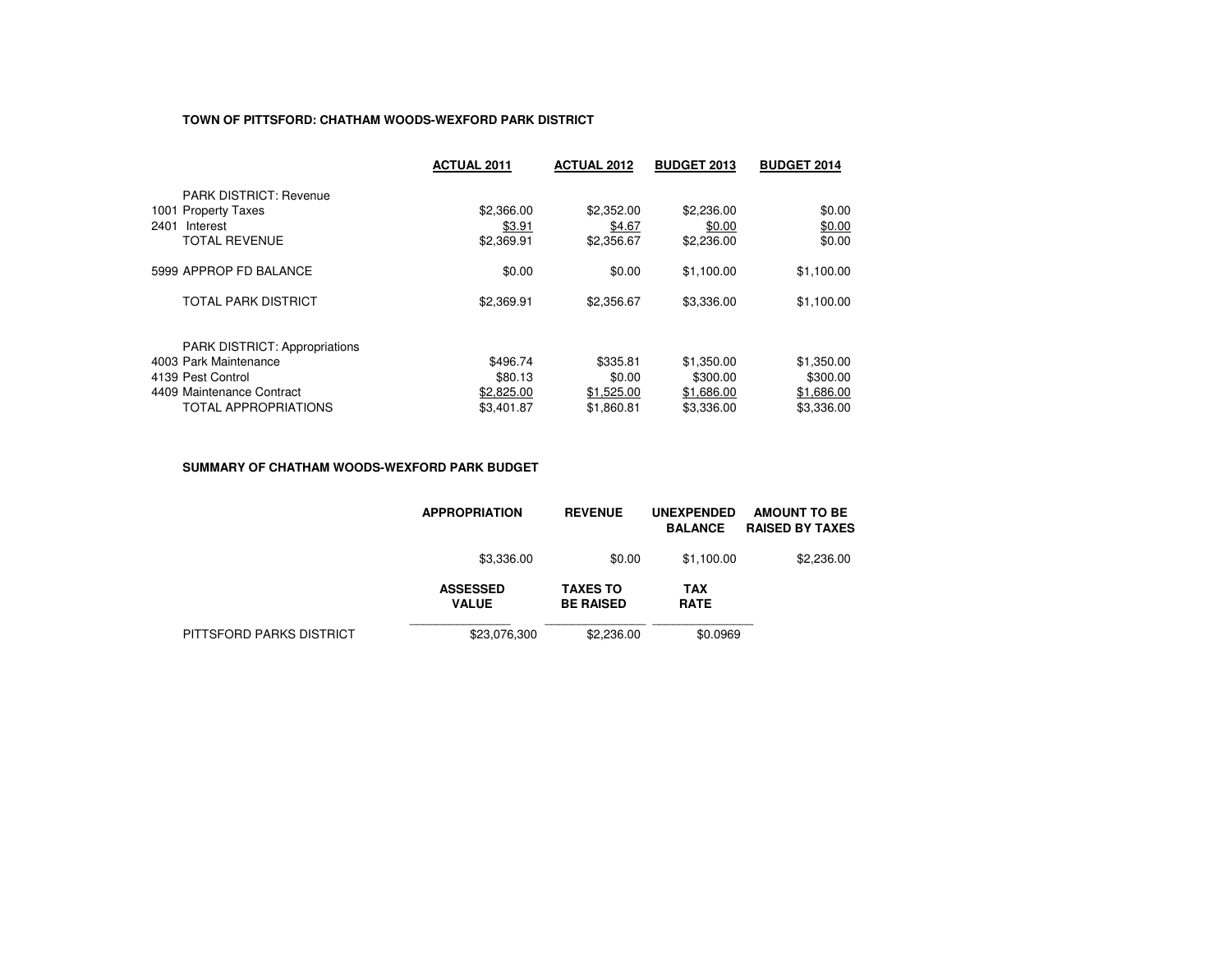### **TOWN OF PITTSFORD: WRENFIELD PARK DISTRICT**

|                                      | <b>ACTUAL 2011</b> | <b>ACTUAL 2012</b> | <b>BUDGET 2013</b> | <b>BUDGET 2014</b> |
|--------------------------------------|--------------------|--------------------|--------------------|--------------------|
| <b>PARK DISTRICT: Revenue</b>        |                    |                    |                    |                    |
| 1001 Property Taxes                  | \$5,927.00         | \$6,097.00         | \$4,466.00         | \$0.00             |
| 2401 Interest                        | \$8.83             | \$11.69            | \$0.00             | \$0.00             |
| <b>TOTAL REVENUE</b>                 | \$5,935.83         | \$6,108.69         | \$4,466.00         | \$0.00             |
| 5999 APPROP FD BALANCE               | \$0.00             | \$0.00             | \$1,500.00         | \$2,000.00         |
| <b>TOTAL PARK DISTRICT</b>           | \$5,935.83         | \$6,108.69         | \$5,966.00         | \$2,000.00         |
| <b>PARK DISTRICT: Appropriations</b> |                    |                    |                    |                    |
| 4003 Park Maintenance                | \$1,087.46         | \$898.68           | \$3,300.00         | \$3,300.00         |
| 4139 Pest Control                    | \$0.00             | \$0.00             | \$300.00           | \$300.00           |
| 4409 Maintenance Contract            | \$6,265.00         | \$2,188.00         | \$2,366.00         | \$2,366.00         |
| <b>TOTAL APPROPRIATIONS</b>          | \$7,352.46         | \$3,086.68         | \$5,966,00         | \$5.966.00         |

**SUMMARY OF WRENFIELD PARK BUDGET**

|                          | <b>APPROPRIATION</b>            | <b>REVENUE</b>                      | <b>UNEXPENDED</b><br><b>BALANCE</b> | <b>AMOUNT TO BE</b><br><b>RAISED BY TAXES</b> |
|--------------------------|---------------------------------|-------------------------------------|-------------------------------------|-----------------------------------------------|
|                          | \$5,966.00                      | \$0.00                              | \$2,000.00                          | \$3,966.00                                    |
|                          | <b>ASSESSED</b><br><b>VALUE</b> | <b>TAXES TO</b><br><b>BE RAISED</b> | <b>TAX</b><br><b>RATE</b>           |                                               |
| PITTSFORD PARKS DISTRICT | \$29,817,800                    | \$3,966.00                          | \$0.1330                            |                                               |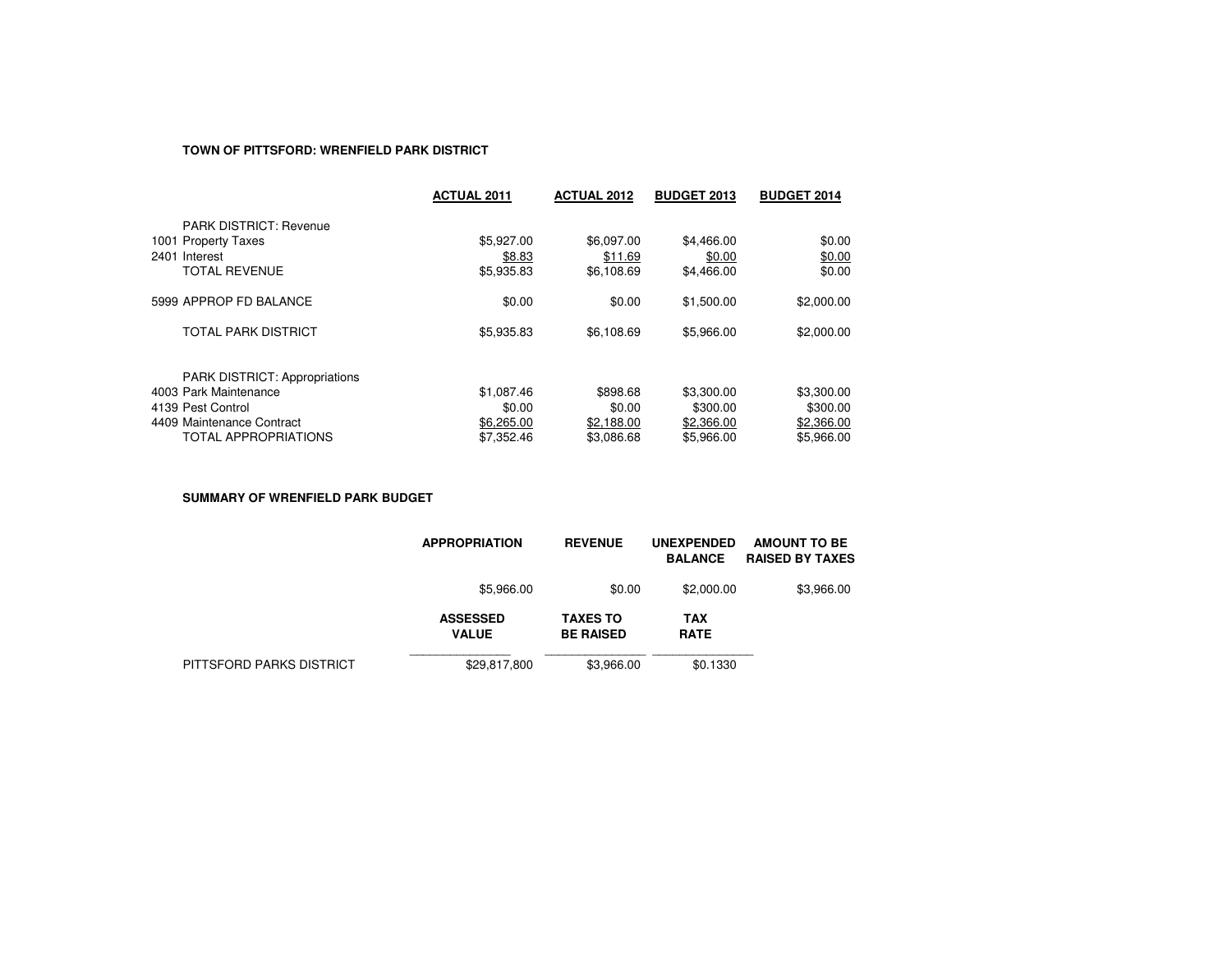#### **TOWN OF PITTSFORD: CODDINGTON GROVE**

|                                                               | <b>ACTUAL 2011</b> | <b>ACTUAL 2012</b> | <b>BUDGET 2013</b> | <b>BUDGET 2014</b> |
|---------------------------------------------------------------|--------------------|--------------------|--------------------|--------------------|
| <b>PARK DISTRICT: Revenue</b>                                 |                    |                    |                    |                    |
| 1001 Property Taxes                                           | \$5,576.00         | \$5,036,00         | \$4,222,00         | \$0.00             |
| 2401 Interest                                                 | \$7.81             | \$9.44             | \$0.00             | \$0.00             |
| <b>TOTAL REVENUE</b>                                          | \$5,583.81         | \$5.045.44         | \$4,222.00         | \$0.00             |
| 5999 APPROP FD BALANCE                                        | \$0.00             | \$0.00             | \$1,500.00         | \$1,750.00         |
| <b>TOTAL PARK DISTRICT</b>                                    | \$5,583.81         | \$5.045.44         | \$5,722,00         | \$1,750.00         |
|                                                               |                    |                    |                    |                    |
| <b>PARK DISTRICT: Appropriations</b><br>4003 Park Maintenance | \$1,692.98         | \$1,108.98         | \$1,760.00         | \$1,760.00         |
| 4139 Pest Control                                             | \$26.71            | \$0.00             | \$500.00           | \$500.00           |
| 4409 Maintenance Contract                                     | \$7,042.00         | \$3.120.00         | \$3,462.00         | \$3,462.00         |
| <b>TOTAL APPROPRIATIONS</b>                                   | \$8.761.69         | \$4.228.98         | \$5,722,00         | \$5,722,00         |

**SUMMARY OF CODDINGTON GROVE**

|                          | <b>APPROPRIATION</b>            | <b>REVENUE</b>                      | <b>UNEXPENDED</b><br><b>BALANCE</b> | <b>AMOUNT TO BE</b><br><b>RAISED BY TAXES</b> |
|--------------------------|---------------------------------|-------------------------------------|-------------------------------------|-----------------------------------------------|
|                          | \$5,722.00                      | \$0.00                              | \$1,750.00                          | \$3,972.00                                    |
|                          | <b>ASSESSED</b><br><b>VALUE</b> | <b>TAXES TO</b><br><b>BE RAISED</b> | <b>TAX</b><br><b>RATE</b>           |                                               |
| PITTSFORD PARKS DISTRICT | \$19,889,200                    | \$3,972.00                          | \$0.1997                            |                                               |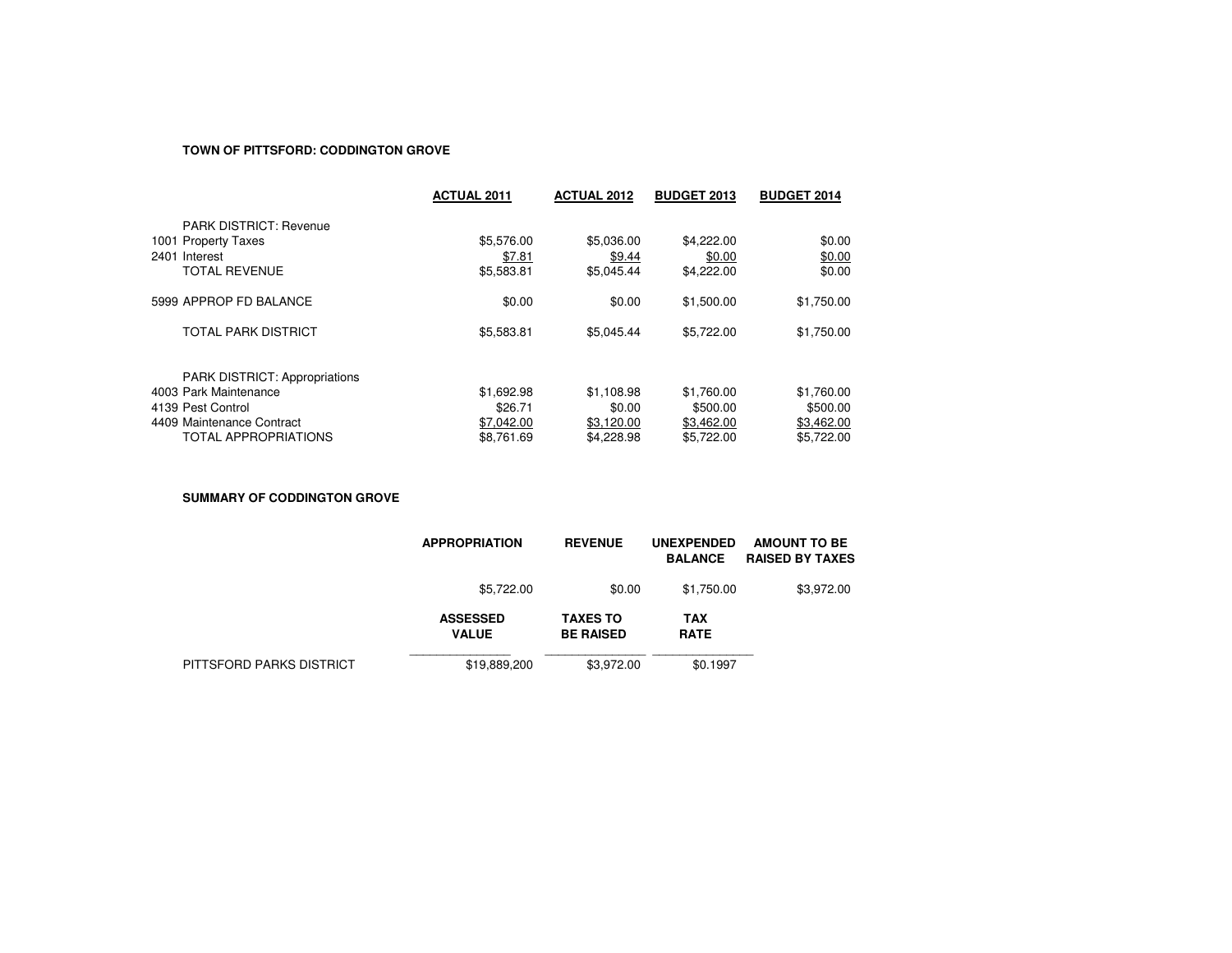## **TOWN OF PITTSFORD: MERRYCREEK / RAMBLING WOODS PARK DISTRICT**

|                                      | <b>ACTUAL 2011</b> | <b>ACTUAL 2012</b> | <b>BUDGET 2013</b> | <b>BUDGET 2014</b> |
|--------------------------------------|--------------------|--------------------|--------------------|--------------------|
| <b>PARK DISTRICT: Revenue</b>        |                    |                    |                    |                    |
| 1001 Property Taxes                  | \$1,805.00         | \$2,035.00         | \$2,128.00         | \$0.00             |
| 2401 Interest                        | \$1.54             | \$1.81             | \$0.00             | \$0.00             |
| 2705 Gifts & Donations               | \$0.00             |                    | \$0.00             | \$0.00             |
| TOTAL REVENUE                        | \$1,806.54         | \$2,036.81         | \$2,128.00         | \$0.00             |
| 5999 APPROP FD BALANCE               | \$0.00             | \$0.00             | \$450.00           | \$450.00           |
| TOTAL PARK DISTRICT                  | \$1,806.54         | \$2,036.81         | \$2,578.00         | \$450.00           |
| <b>PARK DISTRICT: Appropriations</b> |                    |                    |                    |                    |
| 4003 Park Maintenance                | \$375.64           | \$189.85           | \$300.00           | \$300.00           |
| 4139 Pest Control                    | \$26.71            | \$0.00             | \$200.00           | \$200.00           |
| 4409 Maintenance Contract            | \$2,820.00         | \$1,890.00         | \$2,078.00         | \$2,078.00         |
| TOTAL APPROPRIATIONS                 | \$3.222.35         | \$2.079.85         | \$2,578.00         | \$2,578.00         |

#### **SUMMARY OF MERRYCREEK / RAMBLING WOODS PARK DISTRICT**

|                          | <b>APPROPRIATION</b>            | <b>REVENUE</b>                      | <b>UNEXPENDED</b><br><b>BALANCE</b> | AMOUNT TO BE<br><b>RAISED BY TAXES</b> |
|--------------------------|---------------------------------|-------------------------------------|-------------------------------------|----------------------------------------|
|                          | \$2,578.00                      | \$0.00                              | \$450.00                            | \$2,128.00                             |
|                          | <b>ASSESSED</b><br><b>VALUE</b> | <b>TAXES TO</b><br><b>BE RAISED</b> | <b>TAX</b><br><b>RATE</b>           |                                        |
| PITTSFORD PARKS DISTRICT | \$6,973,400                     | \$2.128.00                          | \$0.3052                            |                                        |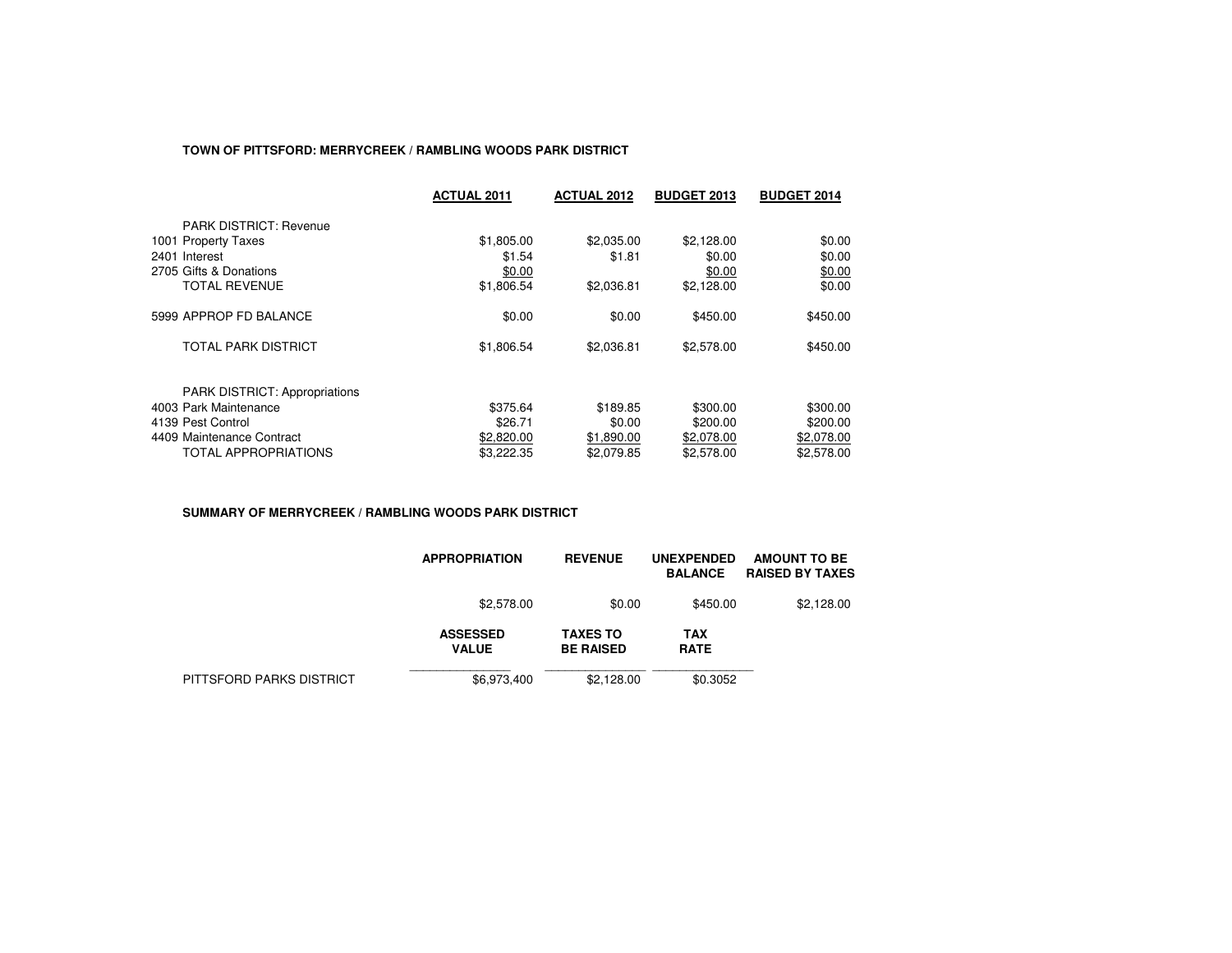## **TOWN OF PITTSFORD: SETTLER'S GREEN PARK DISTRICT**

|                                      | <b>ACTUAL 2011</b> | <b>ACTUAL 2012</b> | <b>BUDGET 2013</b> | <b>BUDGET 2014</b> |
|--------------------------------------|--------------------|--------------------|--------------------|--------------------|
| <b>PARK DISTRICT: Revenue</b>        |                    |                    |                    |                    |
| 1001 Property Taxes                  | \$0.00             | \$0.00             | \$0.00             | \$0.00             |
| 2401 Interest                        | \$1.59             | \$1.67             | \$0.00             | \$0.00             |
| 2705 Gifts & Donations               | \$0.00             | \$0.00             | \$0.00             | \$0.00             |
| <b>TOTAL REVENUE</b>                 | \$1.59             | \$1.67             | \$0.00             | \$0.00             |
| 5999 APPROP FD BALANCE               | \$0.00             | \$0.00             | \$400.00           | \$400.00           |
| TOTAL PARK DISTRICT                  | \$1.59             | \$1.67             | \$400.00           | \$400.00           |
| <b>PARK DISTRICT: Appropriations</b> |                    |                    |                    |                    |
| 4003 Park Maintenance                | \$129.16           | \$143.24           | \$300.00           | \$300.00           |
| 4203 Water & Sewer                   | \$0.00             | \$0.00             | \$100.00           | \$100.00           |
| 4409 Maintenance Contract            | \$0.00             | \$0.00             | \$0.00             | \$0.00             |
| TOTAL APPROPRIATIONS                 | \$129.16           | \$143.24           | \$400.00           | \$400.00           |

**SUMMARY OF SETTLER'S GREEN PARK DISTRICT**

|                          | <b>APPROPRIATION</b>            | <b>REVENUE</b>                      | <b>UNEXPENDED</b><br><b>BALANCE</b> | AMOUNT TO BE<br><b>RAISED BY TAXES</b> |
|--------------------------|---------------------------------|-------------------------------------|-------------------------------------|----------------------------------------|
|                          | \$400.00                        | \$0.00                              | \$400.00                            | \$0.00                                 |
|                          | <b>ASSESSED</b><br><b>VALUE</b> | <b>TAXES TO</b><br><b>BE RAISED</b> | TAX<br><b>RATE</b>                  |                                        |
| PITTSFORD PARKS DISTRICT | \$11,693,700.00                 | \$0.00                              | \$0.00                              |                                        |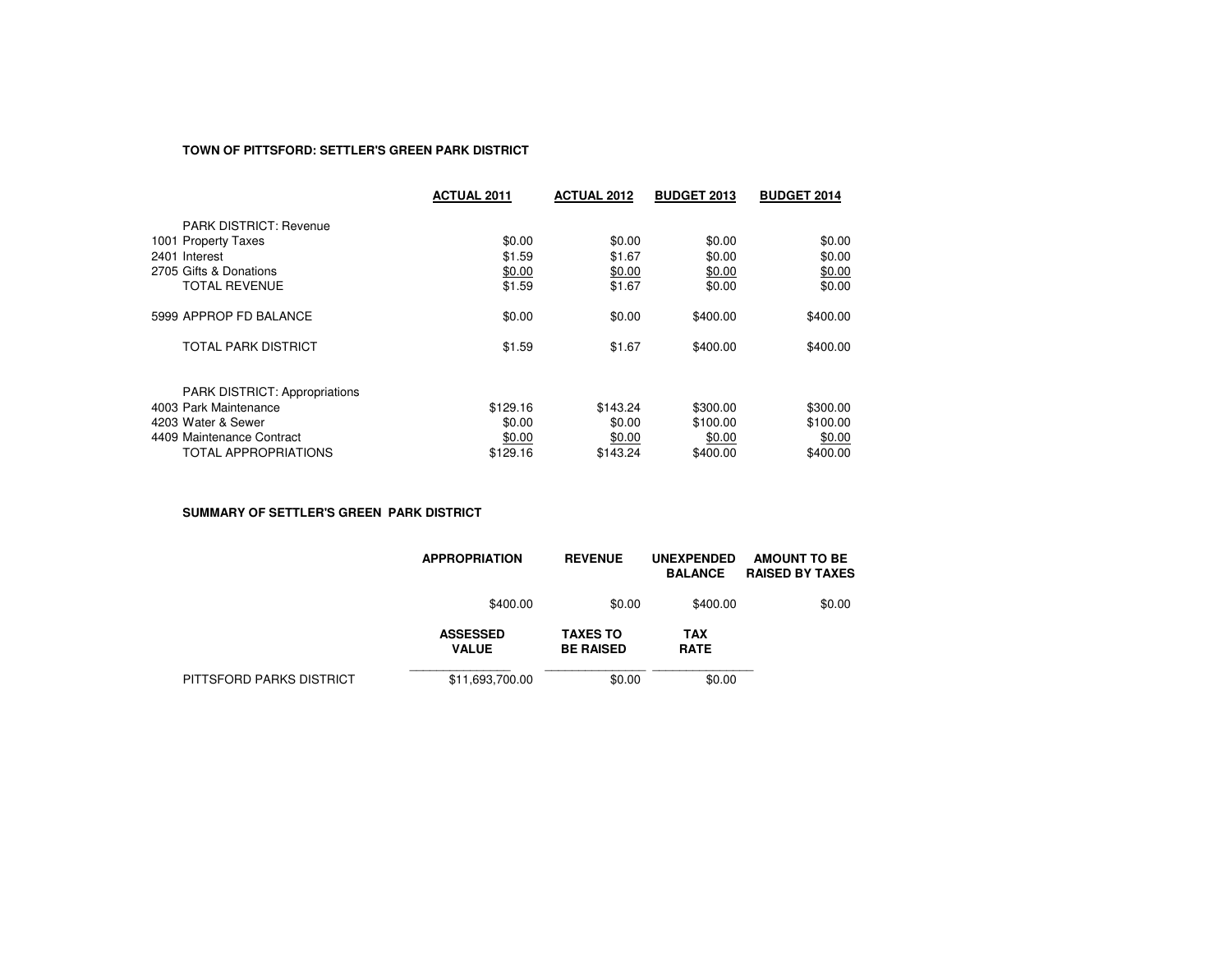## **TOWN OF PITTSFORD: KOLANEKA/MITCHELL PARK DISTRICT**

|                                      | <b>ACTUAL 2011</b> | <b>ACTUAL 2012</b> | <b>BUDGET 2013</b> | <b>BUDGET 2014</b> |
|--------------------------------------|--------------------|--------------------|--------------------|--------------------|
| <b>PARK DISTRICT: Revenue</b>        |                    |                    |                    |                    |
| 1001 Property Taxes                  | \$6,614.00         | \$6.317.00         | \$5.715.00         | \$0.00             |
| 2401 Interest                        | \$6.28             | \$7.49             | \$0.00             | \$0.00             |
| <b>TOTAL REVENUE</b>                 | \$6,620.28         | \$6,324.49         | \$5,715.00         | \$0.00             |
| 5999 APPROP FD BALANCE               | \$0.00             | \$0.00             | \$500.00           | \$1,000.00         |
| <b>TOTAL PARK DISTRICT</b>           | \$6,620.28         | \$6,324.49         | \$6,215.00         | \$1,000.00         |
| <b>PARK DISTRICT: Appropriations</b> |                    |                    |                    |                    |
| 4003 Park Maintenance                | \$2,592.88         | \$156.11           | \$1,500.00         | \$1,500.00         |
| 4139 Pest Control                    | \$0.00             | \$0.00             | \$500.00           | \$500.00           |
| 4409 Maintenance Contract            | \$6,108.00         | \$3.873.00         | \$4,215.00         | \$4,215.00         |
| <b>TOTAL APPROPRIATIONS</b>          | \$8,700.88         | \$4.029.11         | \$6.215.00         | \$6.215.00         |

**SUMMARY OF KOLANEKA / MITCHELL PARK DISTRICT**

|                          | <b>APPROPRIATION</b>            | <b>REVENUE</b>                      | <b>UNEXPENDED</b><br><b>BALANCE</b> | <b>AMOUNT TO BE</b><br><b>RAISED BY TAXES</b> |
|--------------------------|---------------------------------|-------------------------------------|-------------------------------------|-----------------------------------------------|
|                          | \$6.215.00                      | \$0.00                              | \$1,000.00                          | \$5.215.00                                    |
|                          | <b>ASSESSED</b><br><b>VALUE</b> | <b>TAXES TO</b><br><b>BE RAISED</b> | <b>TAX</b><br><b>RATE</b>           |                                               |
| PITTSFORD PARKS DISTRICT | \$30,579,900.00                 | \$5,215.00                          | \$0.17                              |                                               |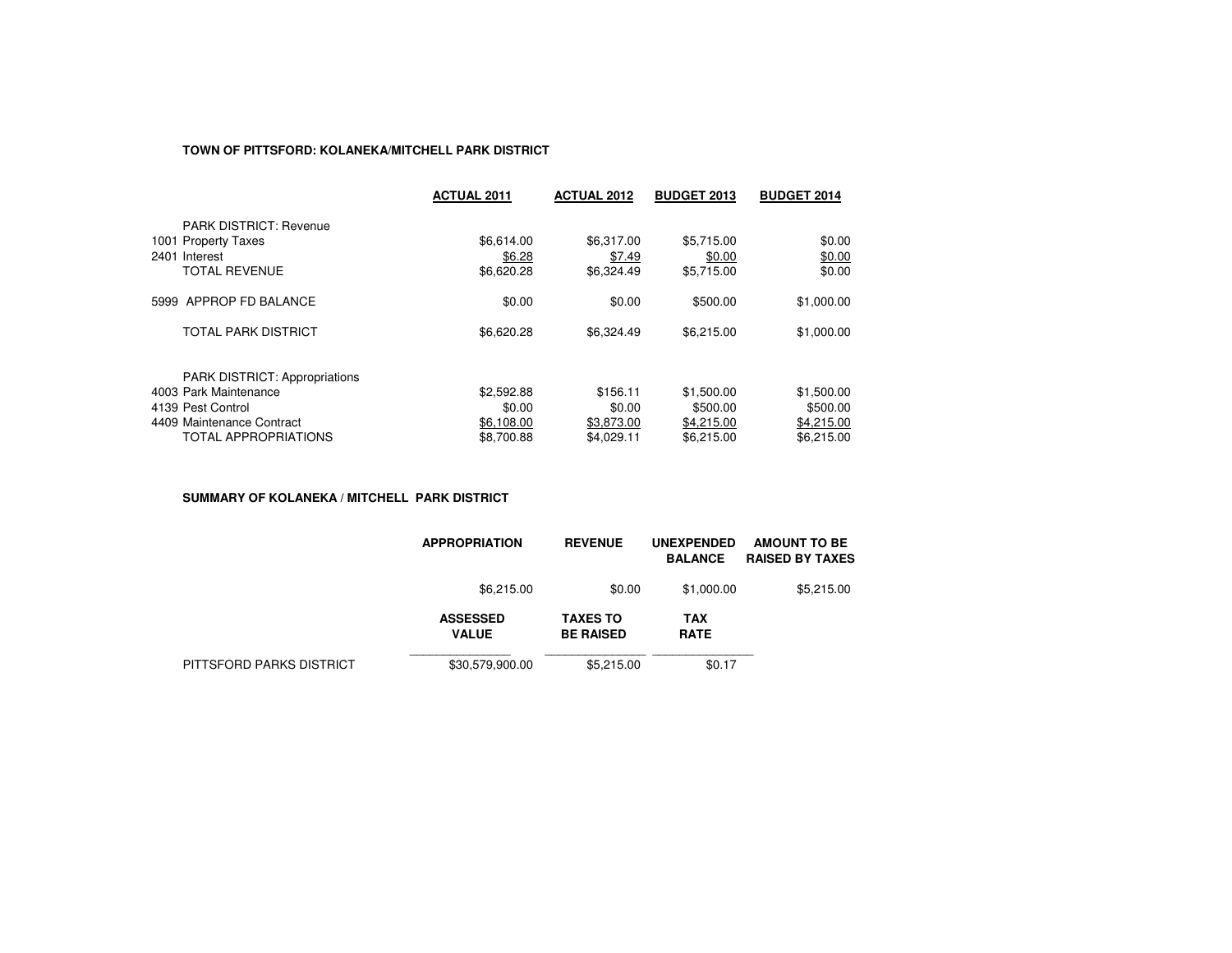### **TOWN OF PITTSFORD: DELANCY / TRAVIS PARK DISTRICT**

|                                      | <b>ACTUAL 2011</b> | <b>ACTUAL 2012</b> | <b>BUDGET 2013</b> | <b>BUDGET 2014</b> |
|--------------------------------------|--------------------|--------------------|--------------------|--------------------|
| <b>PARK DISTRICT: Revenue</b>        |                    |                    |                    |                    |
| 1001 Property Taxes<br>1001          | \$3,326,00         | \$3,269.00         | \$2,984.00         | \$0.00             |
| 2401<br>2401 Interest                | \$4.81             | \$6.40             | \$0.00             | \$0.00             |
| <b>TOTAL REVENUE</b>                 | \$3,330.81         | \$3.275.40         | \$2,984.00         | \$0.00             |
| 5999 APPROP FD BALANCE               | \$0.00             | \$0.00             | \$500.00           | \$800.00           |
| TOTAL PARK DISTRICT                  | \$3,330.81         | \$3,275.40         | \$3,484.00         | \$800.00           |
| <b>PARK DISTRICT: Appropriations</b> |                    |                    |                    |                    |
| 4003 Park Maintenance                | \$0.00             | \$131.11           | \$1,100.00         | \$1,100.00         |
| 4139 Pest Control                    | \$0.00             | \$0.00             | \$300.00           | \$300.00           |
| 4409 Maintenance Contract            | \$3.728.00         | \$1,923.00         | \$2,084.00         | \$2.084.00         |
| <b>TOTAL APPROPRIATIONS</b>          | \$3.728.00         | \$2.054.11         | \$3.484.00         | \$3.484.00         |

**SUMMARY OF DELANCY / TRAVIS PARK DISTRICT**

|                          | <b>APPROPRIATION</b>            | <b>REVENUE</b>                      | <b>UNEXPENDED</b><br><b>BALANCE</b> | <b>AMOUNT TO BE</b><br><b>RAISED BY TAXES</b> |
|--------------------------|---------------------------------|-------------------------------------|-------------------------------------|-----------------------------------------------|
|                          | \$3,484.00                      | \$0.00                              | \$800.00                            | \$2,684.00                                    |
|                          | <b>ASSESSED</b><br><b>VALUE</b> | <b>TAXES TO</b><br><b>BE RAISED</b> | <b>TAX</b><br><b>RATE</b>           |                                               |
| PITTSFORD PARKS DISTRICT | \$20,784,700                    | \$2,684.00                          | \$0.1291                            |                                               |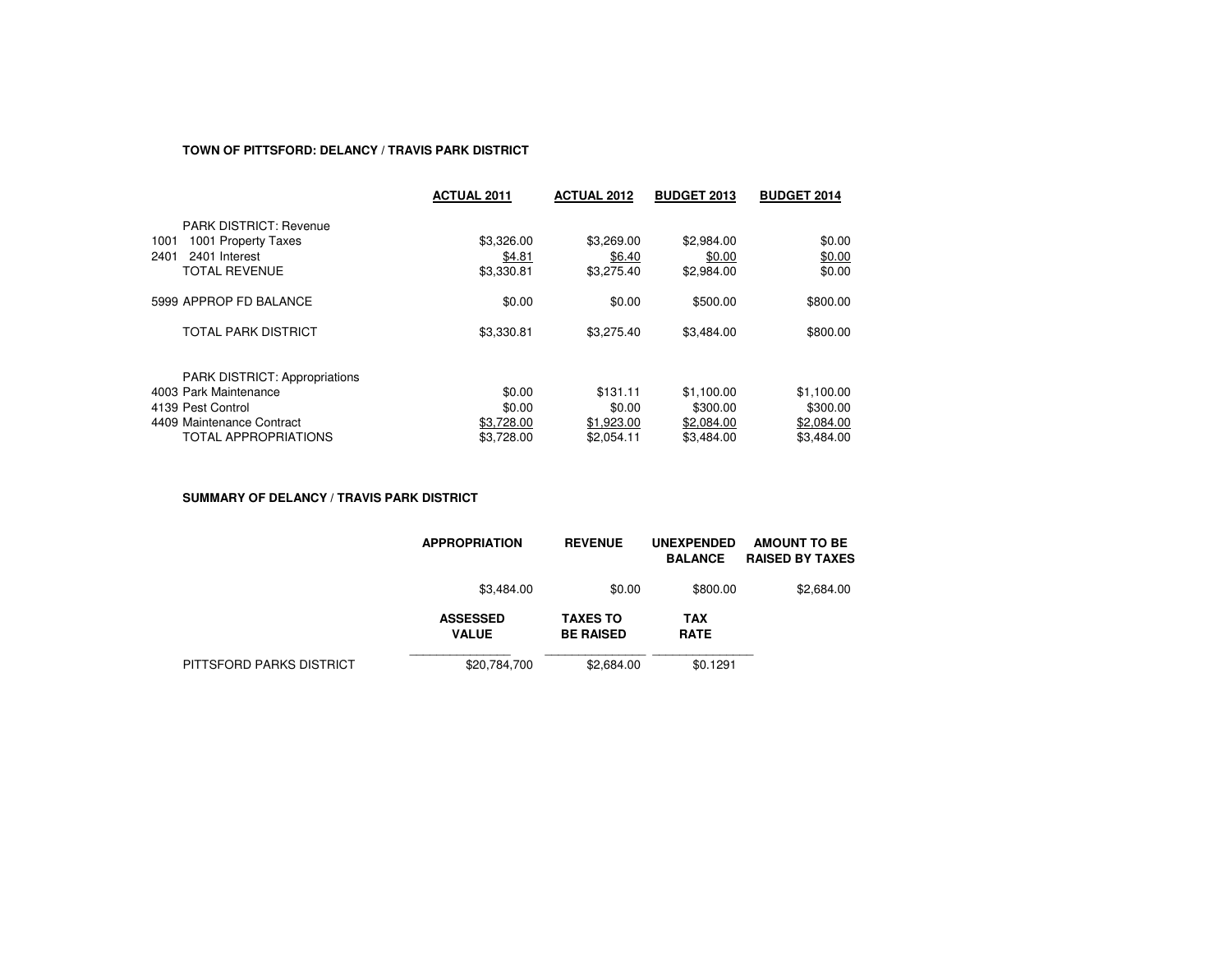#### **TOWN OF PITTSFORD: NORTHSTONE / THOMAS PARK DISTRICT**

|                                      | <b>ACTUAL 2011</b> | <b>ACTUAL 2012</b> | <b>BUDGET 2013</b> | <b>BUDGET 2014</b> |
|--------------------------------------|--------------------|--------------------|--------------------|--------------------|
| <b>PARK DISTRICT: Revenue</b>        |                    |                    |                    |                    |
| 1001 Property Taxes<br>1001          | \$4,897.00         | \$4,889.00         | \$4,116.00         | \$0.00             |
| 2401<br>2401 Interest                | \$7.33             | \$9.65             | \$0.00             | \$0.00             |
| <b>TOTAL REVENUE</b>                 | \$4,904.33         | \$4,898.65         | \$4,116.00         | \$0.00             |
| 5999 APPROP FD BALANCE               | \$0.00             | \$0.00             | \$1,000.00         | \$1,250.00         |
| TOTAL PARK DISTRICT                  | \$4,904.33         | \$4,898.65         | \$5,116.00         | \$1,250.00         |
| <b>PARK DISTRICT: Appropriations</b> |                    |                    |                    |                    |
| 4003 Park Maintenance                | \$95.72            | \$485.18           | \$1,700.00         | \$1,700.00         |
| 4139 Pest Control                    | \$0.00             | \$0.00             | \$500.00           | \$500.00           |
| 4409 Maintenance Contract            | \$5,919.00         | \$2,703.00         | \$2,916.00         | \$2,916.00         |
| <b>TOTAL APPROPRIATIONS</b>          | \$6.014.72         | \$3.188.18         | \$5.116.00         | \$5.116.00         |

SUMMARY OF NORTHSTONE / THOMAS PARK DISTRICT

|                          | <b>APPROPRIATION</b>            | <b>REVENUE</b>                      | <b>UNEXPENDED</b><br><b>BALANCE</b> | <b>AMOUNT TO BE</b><br><b>RAISED BY TAXES</b> |
|--------------------------|---------------------------------|-------------------------------------|-------------------------------------|-----------------------------------------------|
|                          | \$5,116.00                      | \$0.00                              | \$1,250.00                          | \$3,866.00                                    |
|                          | <b>ASSESSED</b><br><b>VALUE</b> | <b>TAXES TO</b><br><b>BE RAISED</b> | <b>TAX</b><br><b>RATE</b>           |                                               |
| PITTSFORD PARKS DISTRICT | \$39,328,300                    | \$3,866,00                          | \$0.0983                            |                                               |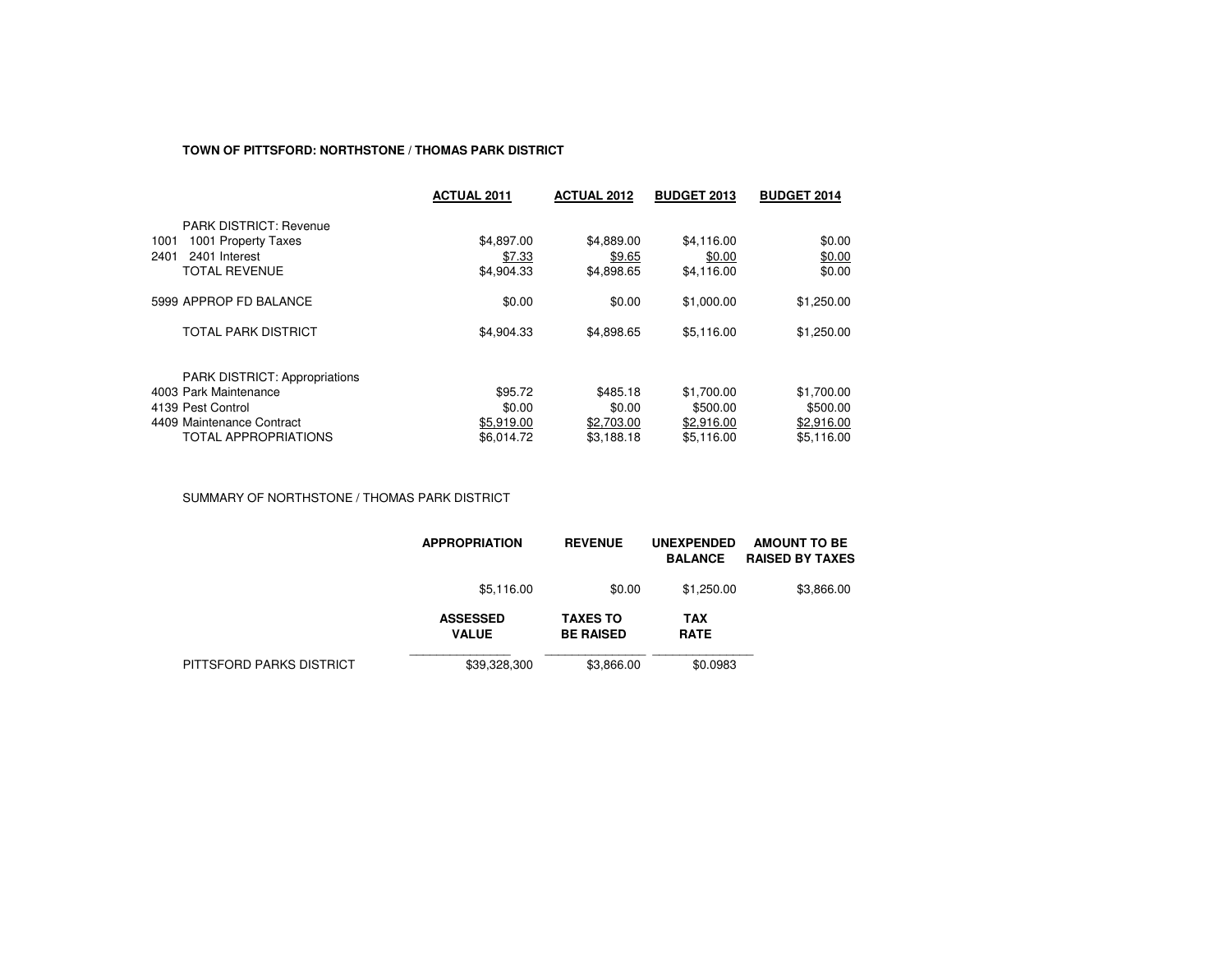### **TOWN OF PITTSFORD: HEDGEWOOD / CRESTWOOD PARK DISTRICT**

|                                      | <b>ACTUAL 2011</b> | <b>ACTUAL 2012</b> | <b>BUDGET 2013</b> | <b>BUDGET 2014</b> |
|--------------------------------------|--------------------|--------------------|--------------------|--------------------|
| <b>PARK DISTRICT: Revenue</b>        |                    |                    |                    |                    |
| 1001 Property Taxes<br>1001          | \$3,200.00         | \$3.199.00         | \$2,588.00         | \$0.00             |
| 2401<br>2401 Interest                | \$5.97             | \$7.49             | \$0.00             | \$0.00             |
| <b>TOTAL REVENUE</b>                 | \$3,205.97         | \$3,206.49         | \$2,588.00         | \$0.00             |
| 5999 APPROP FD BALANCE               | \$0.00             | \$0.00             | \$1,000.00         | \$1,200.00         |
| <b>TOTAL PARK DISTRICT</b>           | \$3,205.97         | \$3,206.49         | \$3,588.00         | \$1,200.00         |
| <b>PARK DISTRICT: Appropriations</b> |                    |                    |                    |                    |
| 4003 Park Maintenance                | \$208.93           | \$294.37           | \$1,300.00         | \$1,300.00         |
| 4139 Pest Control                    | \$80.13            | \$0.00             | \$300.00           | \$300.00           |
| 4409 Maintenance Contract            | \$3,859.00         | \$1,827.00         | \$1,988.00         | \$1,988.00         |
| <b>TOTAL APPROPRIATIONS</b>          | \$4.148.06         | \$2.121.37         | \$3.588.00         | \$3,588.00         |

SUMMARY OF HEDGEWOOD / CRESTWOOD PARK DISTRICT

|                          | <b>APPROPRIATION</b>            | <b>REVENUE</b>                      | <b>UNEXPENDED</b><br><b>BALANCE</b> | <b>AMOUNT TO BE</b><br><b>RAISED BY TAXES</b> |
|--------------------------|---------------------------------|-------------------------------------|-------------------------------------|-----------------------------------------------|
|                          | \$3,588.00                      | \$0.00                              | \$1,200.00                          | \$2,388.00                                    |
|                          | <b>ASSESSED</b><br><b>VALUE</b> | <b>TAXES TO</b><br><b>BE RAISED</b> | <b>TAX</b><br><b>RATE</b>           |                                               |
| PITTSFORD PARKS DISTRICT | \$18,813,400                    | \$2,388.00                          | \$0.1269                            |                                               |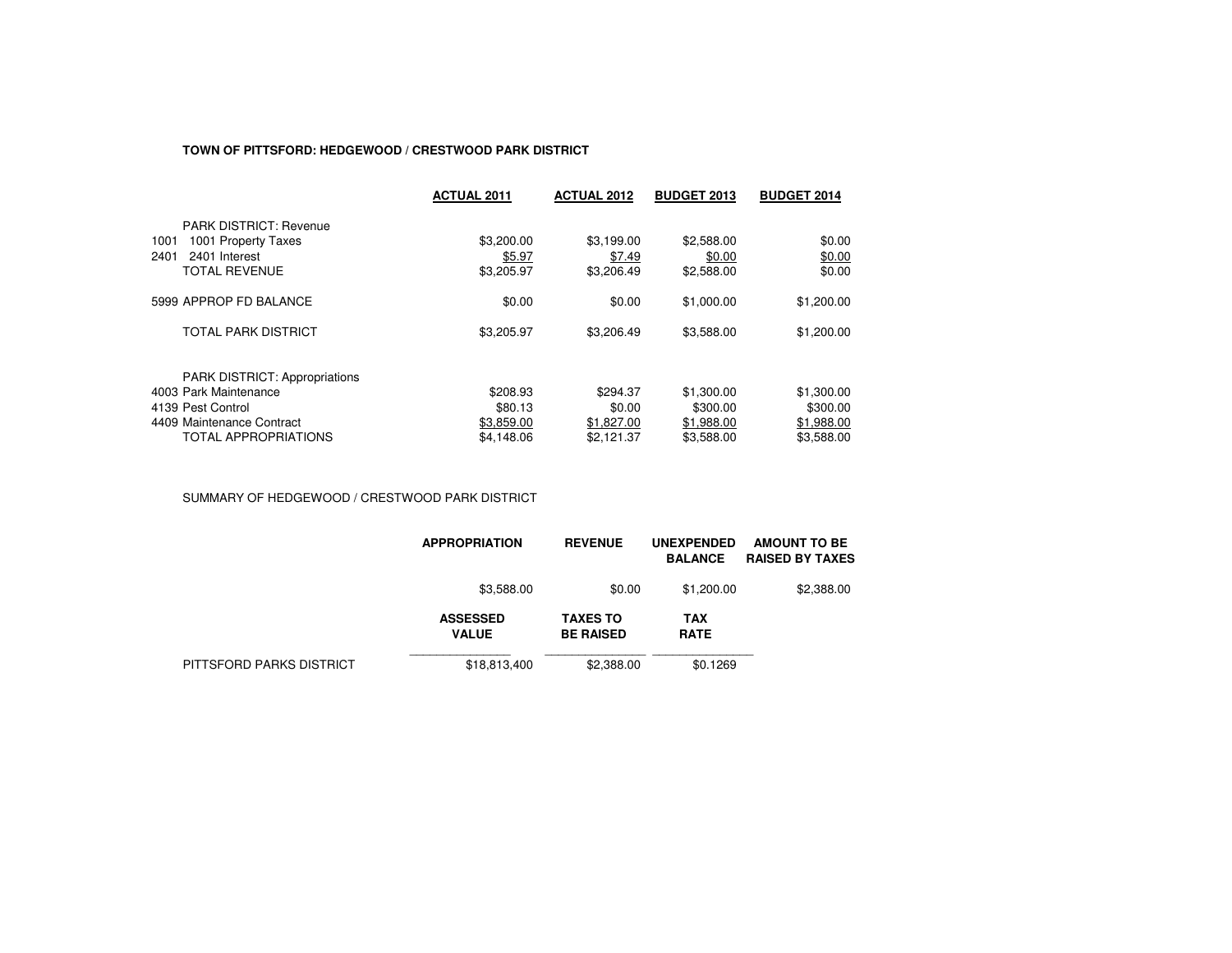## **TOWN OF PITTSFORD: STONETOWN HAMLET PARK DISTRICT**

|                                                               | <b>ACTUAL 2011</b> | <b>ACTUAL 2012</b> | <b>BUDGET 2013</b> | <b>BUDGET 2014</b> |
|---------------------------------------------------------------|--------------------|--------------------|--------------------|--------------------|
| <b>PARK DISTRICT: Revenue</b>                                 |                    |                    |                    |                    |
| 1001 Property Taxes<br>1001                                   | \$335.00           | \$350.00           | \$265.00           | \$0.00             |
| 2401<br>2401 Interest                                         | \$0.57             | \$0.75             | \$0.00             | \$0.00             |
| <b>TOTAL REVENUE</b>                                          | \$335.57           | \$350.75           | \$265.00           | \$0.00             |
| 5999 APPROP FD BALANCE                                        | \$0.00             | \$0.00             | \$135.00           | \$175.00           |
| <b>TOTAL PARK DISTRICT</b>                                    | \$335.57           | \$350.75           | \$400.00           | \$175.00           |
|                                                               |                    |                    |                    |                    |
| <b>PARK DISTRICT: Appropriations</b><br>4003 Park Maintenance | \$121.45           | \$161.78           | \$300.00           | \$300.00           |
| 4203 Water                                                    | \$0.00             | \$0.00             | \$100.00           | \$100.00           |
| <b>TOTAL APPROPRIATIONS</b>                                   | \$121.45           | \$161.78           | \$400.00           | \$400.00           |
|                                                               |                    |                    |                    |                    |

**SUMMARY OF STONETOWN HAMLET PARK DISTRICT**

|                          | <b>APPROPRIATION</b>            | <b>REVENUE</b>                      | <b>UNEXPENDED</b><br><b>BALANCE</b> | <b>AMOUNT TO BE</b><br><b>RAISED BY TAXES</b> |
|--------------------------|---------------------------------|-------------------------------------|-------------------------------------|-----------------------------------------------|
|                          | \$400.00                        | \$0.00                              | \$175.00                            | \$225.00                                      |
|                          | <b>ASSESSED</b><br><b>VALUE</b> | <b>TAXES TO</b><br><b>BE RAISED</b> | <b>TAX</b><br><b>RATE</b>           |                                               |
| PITTSFORD PARKS DISTRICT | \$8,410,900                     | \$225.00                            | \$0.0268                            |                                               |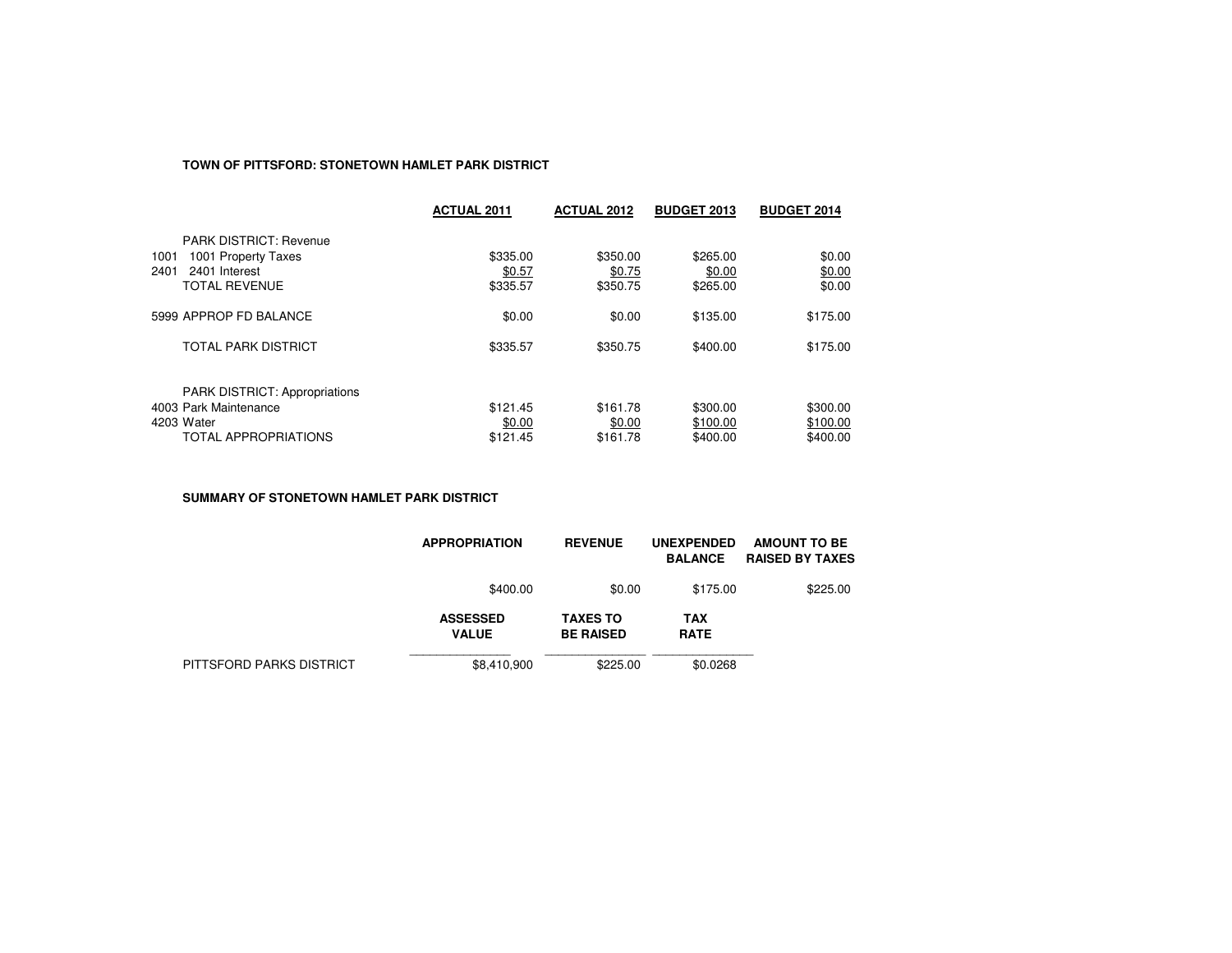# **TOWN OF PITTSFORD: EAST AVENUE MANOR PARK DISTRICT**

|                                                              | <b>ACTUAL 2011</b>   | <b>ACTUAL 2012</b>   | <b>BUDGET 2013</b>   | <b>BUDGET 2014</b> |
|--------------------------------------------------------------|----------------------|----------------------|----------------------|--------------------|
| <b>PARK DISTRICT: Revenue</b><br>1001 Property Taxes<br>1001 | \$4,152.00           | \$4,809.00           | \$4,763.00           | \$0.00             |
| 2401 Interest<br>2401<br><b>TOTAL REVENUE</b>                | \$3.77<br>\$4,155.77 | \$4.64<br>\$4,813.64 | \$0.00<br>\$4,763.00 | \$0.00<br>\$0.00   |
| 5999 APPROP FD BALANCE                                       | \$0.00               | \$0.00               | \$850.00             | \$850.00           |
| <b>TOTAL PARK DISTRICT</b>                                   | \$4,155.77           | \$4,813.64           | \$5,613.00           | \$850.00           |
| <b>PARK DISTRICT: Appropriations</b>                         |                      |                      |                      |                    |
| 4003 Park Maintenance                                        | \$895.10             | \$1,086.12           | \$1,200.00           | \$1,200.00         |
| 4139 Pest Control                                            | \$0.00               | \$0.00               | \$0.00               | \$0.00             |
| 4409 Maintenance Contract                                    | \$6,512.00           | \$4,008.00           | \$4,413.00           | \$4,413.00         |
| <b>TOTAL APPROPRIATIONS</b>                                  | \$7,407.10           | \$5.094.12           | \$5.613.00           | \$5.613.00         |

SUMMARY OF EAST AVENUE MANOR PARK DISTRICT

|                          | <b>APPROPRIATION</b>            | <b>REVENUE</b>                      | <b>UNEXPENDED</b><br><b>BALANCE</b> | <b>AMOUNT TO BE</b><br><b>RAISED BY TAXES</b> |
|--------------------------|---------------------------------|-------------------------------------|-------------------------------------|-----------------------------------------------|
|                          | \$5,613.00                      | \$0.00                              | \$850.00                            | \$4,763.00                                    |
|                          | <b>ASSESSED</b><br><b>VALUE</b> | <b>TAXES TO</b><br><b>BE RAISED</b> | TAX<br><b>RATE</b>                  |                                               |
| PITTSFORD PARKS DISTRICT | \$21,725,100                    | \$4,763.00                          | \$0.2192                            |                                               |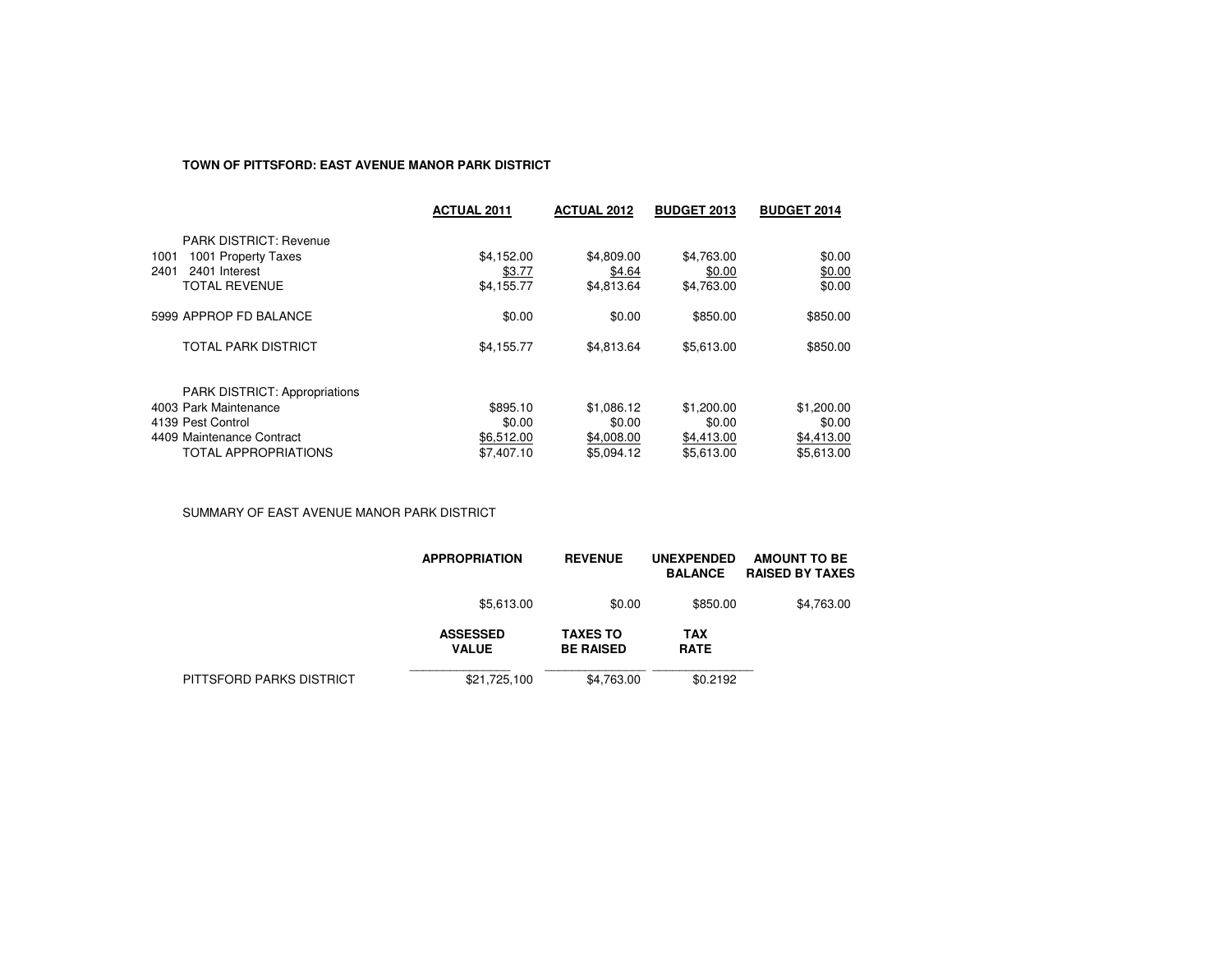#### **TOWN OF PITTSFORD: ROLLINS CROSSING PARK DISTRICT**

|                               | <b>ACTUAL 2011</b> | <b>ACTUAL 2012</b> | <b>BUDGET 2013</b> | <b>BUDGET 2014</b> |
|-------------------------------|--------------------|--------------------|--------------------|--------------------|
| <b>PARK DISTRICT: Revenue</b> |                    |                    |                    |                    |
| 1001 Property Taxes<br>1001   | \$5,335.00         | \$4,026.00         | \$3,314.00         | \$0.00             |
| 2401<br>2401 Interest         | \$4.75             | \$6.51             | \$0.00             | \$0.00             |
| <b>TOTAL REVENUE</b>          | \$5,339.75         | \$4,032.51         | \$3,314.00         | \$0.00             |
| 5999 APPROP FD BALANCE        | \$0.00             | \$0.00             | \$500.00           | \$675.00           |
| <b>TOTAL PARK DISTRICT</b>    | \$5,339.75         | \$4,032.51         | \$3,814.00         | \$675.00           |
| PARK DISTRICT: Appropriations |                    |                    |                    |                    |
| 4003 Park Maintenance         | \$84.76            | \$73.35            | \$1,200.00         | \$1,200.00         |
| 4139 Pest Control             | \$106.84           | \$0.00             | \$100.00           | \$100.00           |
| 4409 Maintenance Contract     | \$4,673.20         | \$2,262.00         | \$2,514.00         | \$2,514.00         |
| <b>TOTAL APPROPRIATIONS</b>   | \$4.864.80         | \$2,335.35         | \$3.814.00         | \$3.814.00         |

**SUMMARY OF ROLLINS CROSSING PARK DISTRICT**

|                          | <b>APPROPRIATION</b>            | <b>REVENUE</b>                      | <b>UNEXPENDED</b><br><b>BALANCE</b> | AMOUNT TO BE<br><b>RAISED BY TAXES</b> |
|--------------------------|---------------------------------|-------------------------------------|-------------------------------------|----------------------------------------|
|                          | \$3.814.00                      | \$0.00                              | \$675.00                            | \$3,139.00                             |
|                          | <b>ASSESSED</b><br><b>VALUE</b> | <b>TAXES TO</b><br><b>BE RAISED</b> | TAX<br><b>RATE</b>                  |                                        |
| PITTSFORD PARKS DISTRICT | \$20,991,300                    | \$3,139.00                          | \$0.1495                            |                                        |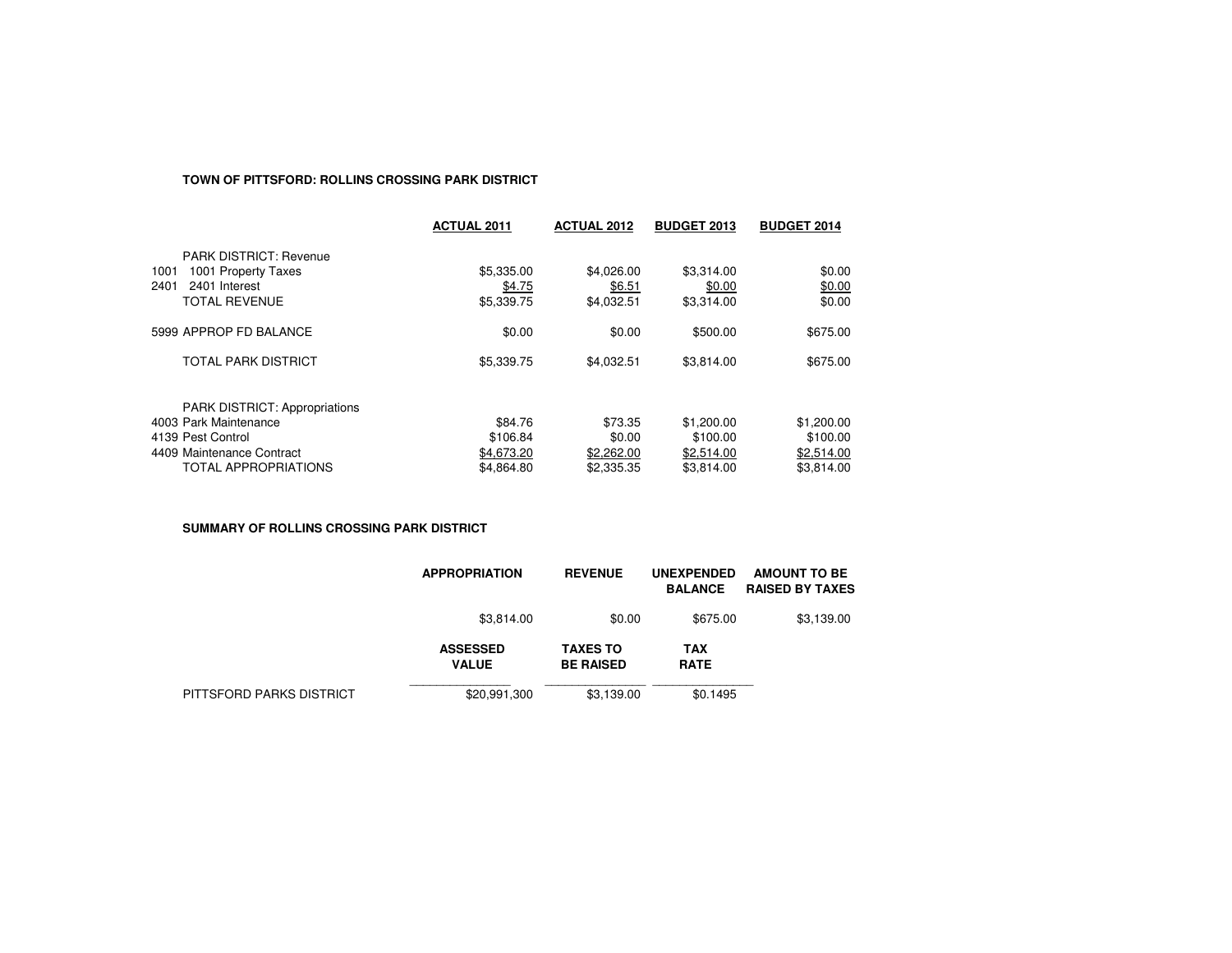## **TOWN OF PITTSFORD: HARVEST GLEN PARK DISTRICT**

|                                      | <b>ACTUAL 2011</b> | <b>ACTUAL 2012</b> | <b>BUDGET 2013</b> | <b>BUDGET 2014</b> |
|--------------------------------------|--------------------|--------------------|--------------------|--------------------|
| <b>PARK DISTRICT: Revenue</b>        |                    |                    |                    |                    |
| 1001 Property Taxes<br>1001          | \$4,505.00         | \$3,124.00         | \$2.317.00         | \$0.00             |
| 2401<br>2401 Interest                | \$3.26             | \$4.67             | \$0.00             | \$0.00             |
| <b>TOTAL REVENUE</b>                 | \$4,508.26         | \$3.128.67         | \$2,317.00         | \$0.00             |
| 5999 APPROP FD BALANCE               | \$0.00             | \$0.00             | \$500.00           | \$750.00           |
| TOTAL PARK DISTRICT                  | \$4,508.26         | \$3,128.67         | \$2,817.00         | \$750.00           |
| <b>PARK DISTRICT: Appropriations</b> |                    |                    |                    |                    |
| 4003 Park Maintenance                | \$84.76            | \$82.35            | \$900.00           | \$900.00           |
| 4139 Pest Control                    | \$0.00             | \$0.00             | \$60.00            | \$60.00            |
| 4409 Maintenance Contract            | \$4,409.20         | \$1,680.00         | \$1,857.00         | \$1,857.00         |
| <b>TOTAL APPROPRIATIONS</b>          | \$4,493.96         | \$1.762.35         | \$2,817.00         | \$2.817.00         |

**SUMMARY OF HARVEST GLEN PARK DISTRICT**

|                          | <b>APPROPRIATION</b>            | <b>REVENUE</b>                      | <b>UNEXPENDED</b><br><b>BALANCE</b> | <b>AMOUNT TO BE</b><br><b>RAISED BY TAXES</b> |
|--------------------------|---------------------------------|-------------------------------------|-------------------------------------|-----------------------------------------------|
|                          | \$2,817.00                      | \$0.00                              | \$750.00                            | \$2,067.00                                    |
|                          | <b>ASSESSED</b><br><b>VALUE</b> | <b>TAXES TO</b><br><b>BE RAISED</b> | <b>TAX</b><br><b>RATE</b>           |                                               |
| PITTSFORD PARKS DISTRICT | \$8,851,700                     | \$2,067.00                          | \$0.2335                            |                                               |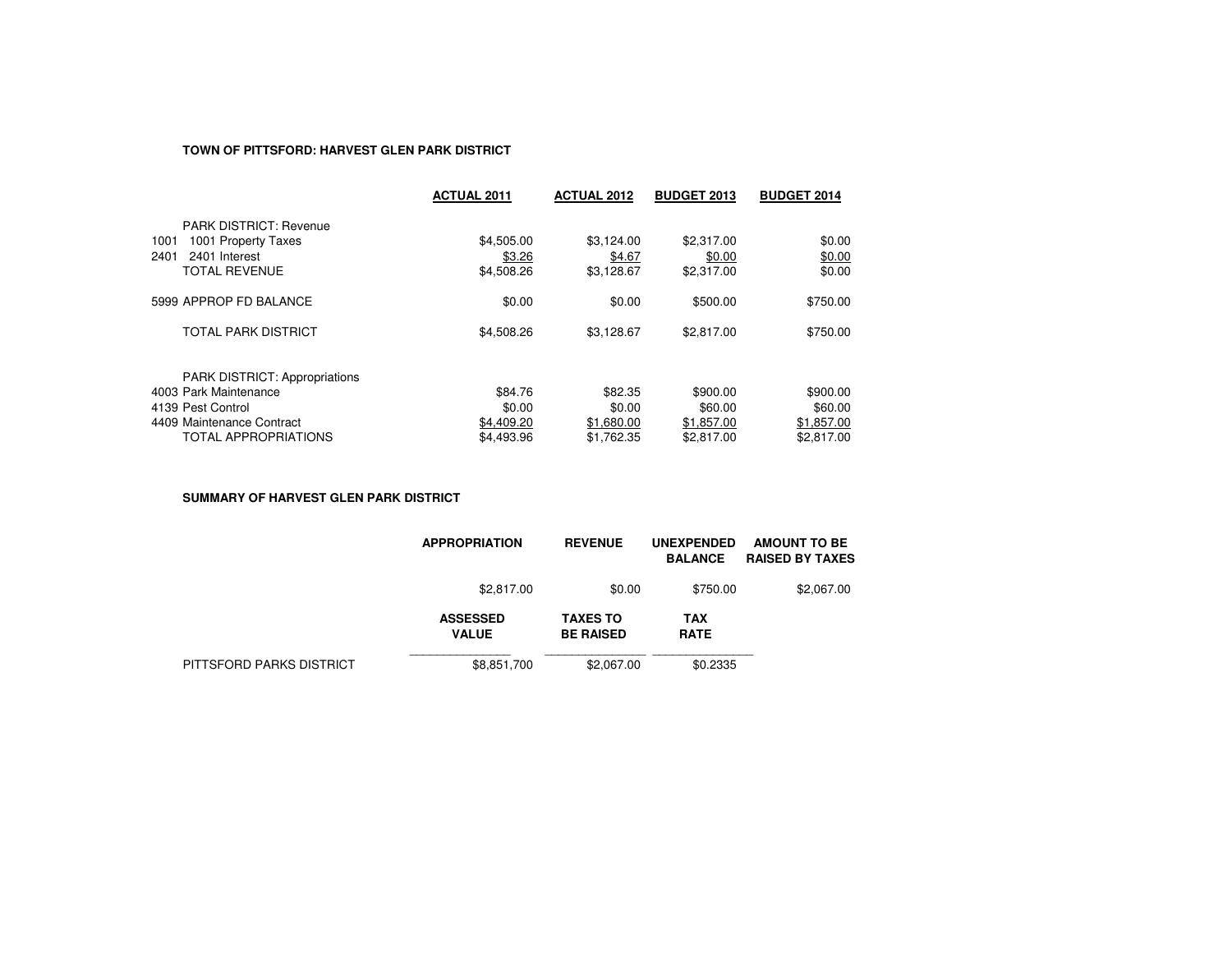### **TOWN OF PITTSFORD: AUTUMN WOODS PARK DISTRICT**

|                                      | <b>ACTUAL 2011</b> | <b>ACTUAL 2012</b> | <b>BUDGET 2013</b> | <b>BUDGET 2014</b> |
|--------------------------------------|--------------------|--------------------|--------------------|--------------------|
| <b>PARK DISTRICT: Revenue</b>        |                    |                    |                    |                    |
| 1001 Property Taxes<br>1001          | \$6.015.00         | \$4.919.00         | \$4,576.00         | \$0.00             |
| 2401<br>2401 Interest                | \$3.96             | \$5.48             | \$0.00             | \$0.00             |
| <b>TOTAL REVENUE</b>                 | \$6,018.96         | \$4,924.48         | \$4,576.00         | \$0.00             |
| 5999 APPROP FD BALANCE               | \$0.00             | \$0.00             | \$500.00           | \$750.00           |
| <b>TOTAL PARK DISTRICT</b>           | \$6,018.96         | \$4.924.48         | \$5.076.00         | \$750.00           |
| <b>PARK DISTRICT: Appropriations</b> |                    |                    |                    |                    |
| 4003 Park Maintenance                | \$603.90           | \$207.77           | \$1,320.00         | \$1,320.00         |
| 4139 Pest Control                    | \$53.42            | \$0.00             | \$200.00           | \$200.00           |
| 4409 Maintenance Contract            | \$6,068.22         | \$3,285.00         | \$3,556.00         | \$3,556.00         |
| <b>TOTAL APPROPRIATIONS</b>          | \$6.725.54         | \$3,492.77         | \$5.076.00         | \$5.076.00         |

**SUMMARY OF AUTUMN WOODS PARK DISTRICT**

|                          | <b>APPROPRIATION</b>            | <b>REVENUE</b>                      | <b>UNEXPENDED</b><br><b>BALANCE</b> | <b>AMOUNT TO BE</b><br><b>RAISED BY TAXES</b> |
|--------------------------|---------------------------------|-------------------------------------|-------------------------------------|-----------------------------------------------|
|                          | \$5,076.00                      | \$0.00                              | \$750.00                            | \$4,326.00                                    |
|                          | <b>ASSESSED</b><br><b>VALUE</b> | <b>TAXES TO</b><br><b>BE RAISED</b> | <b>TAX</b><br><b>RATE</b>           |                                               |
| PITTSFORD PARKS DISTRICT | \$70,374,400                    | \$4,326.00                          | \$0.0615                            |                                               |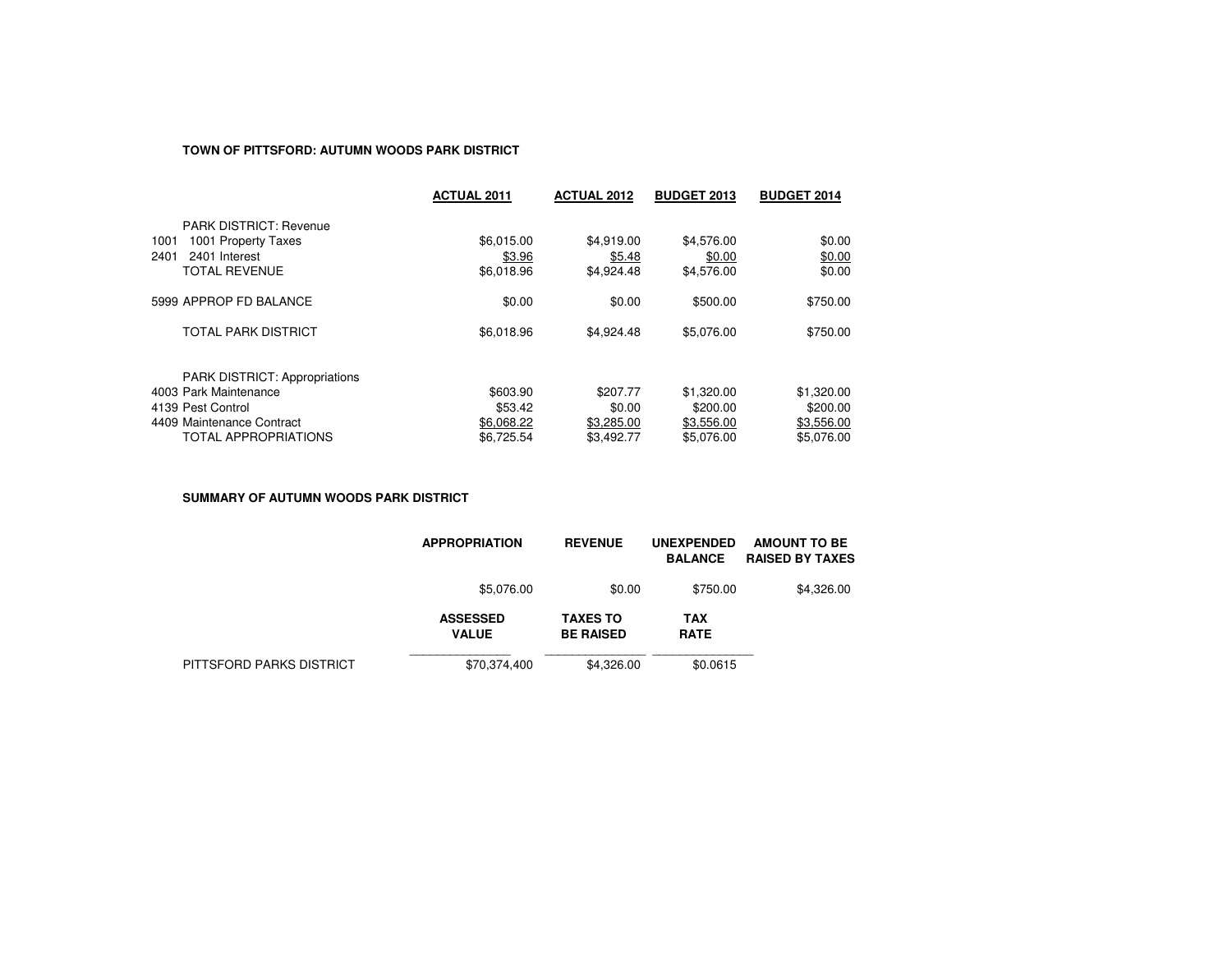# **TOWN OF PITTSFORD: KENSINGTON PARK DISTRICT**

|                                                                                                                                         | <b>ACTUAL 2011</b>                                | <b>ACTUAL 2012</b>                               | <b>BUDGET 2013</b>                                 | <b>BUDGET 2014</b>                                 |
|-----------------------------------------------------------------------------------------------------------------------------------------|---------------------------------------------------|--------------------------------------------------|----------------------------------------------------|----------------------------------------------------|
| <b>PARK DISTRICT: Revenue</b><br>1001 Property Taxes<br>1001<br>2401<br>2401 Interest<br><b>TOTAL REVENUE</b>                           | \$9,234.00<br>\$8.37<br>\$9,242.37                | \$9,199.00<br>\$11.22<br>\$9,210.22              | \$8,395.00<br>\$0.00<br>\$8,395.00                 | \$0.00<br>\$0.00<br>\$0.00                         |
| 5999 APPROP FD BALANCE                                                                                                                  | \$0.00                                            | \$0.00                                           | \$1,000.00                                         | \$1,000.00                                         |
| <b>TOTAL PARK DISTRICT</b>                                                                                                              | \$9,242.37                                        | \$9,210.22                                       | \$9,395.00                                         | \$1,000.00                                         |
| <b>PARK DISTRICT: Appropriations</b><br>4003 Park Maintenance<br>4139 Pest Control<br>4409 Maintenance Contract<br>TOTAL APPROPRIATIONS | \$983.08<br>\$53.42<br>\$10,589.00<br>\$11,625.50 | \$1,016.48<br>\$0.00<br>\$6,193.00<br>\$7,209.48 | \$2,500.00<br>\$300.00<br>\$6,595.00<br>\$9.395.00 | \$2,500.00<br>\$300.00<br>\$6,595.00<br>\$9,395.00 |

**SUMMARY OF KENSINGTON PARK DISTRICT**

|                          | <b>APPROPRIATION</b>            | <b>REVENUE</b>                      | <b>UNEXPENDED</b><br><b>BALANCE</b> | <b>AMOUNT TO BE</b><br><b>RAISED BY TAXES</b> |
|--------------------------|---------------------------------|-------------------------------------|-------------------------------------|-----------------------------------------------|
|                          | \$9,395.00                      | \$0.00                              | \$1,000.00                          | \$8,395.00                                    |
|                          | <b>ASSESSED</b><br><b>VALUE</b> | <b>TAXES TO</b><br><b>BE RAISED</b> | TAX<br><b>RATE</b>                  |                                               |
| PITTSFORD PARKS DISTRICT | \$53,797,100                    | \$8,395,00                          | \$0.1560                            |                                               |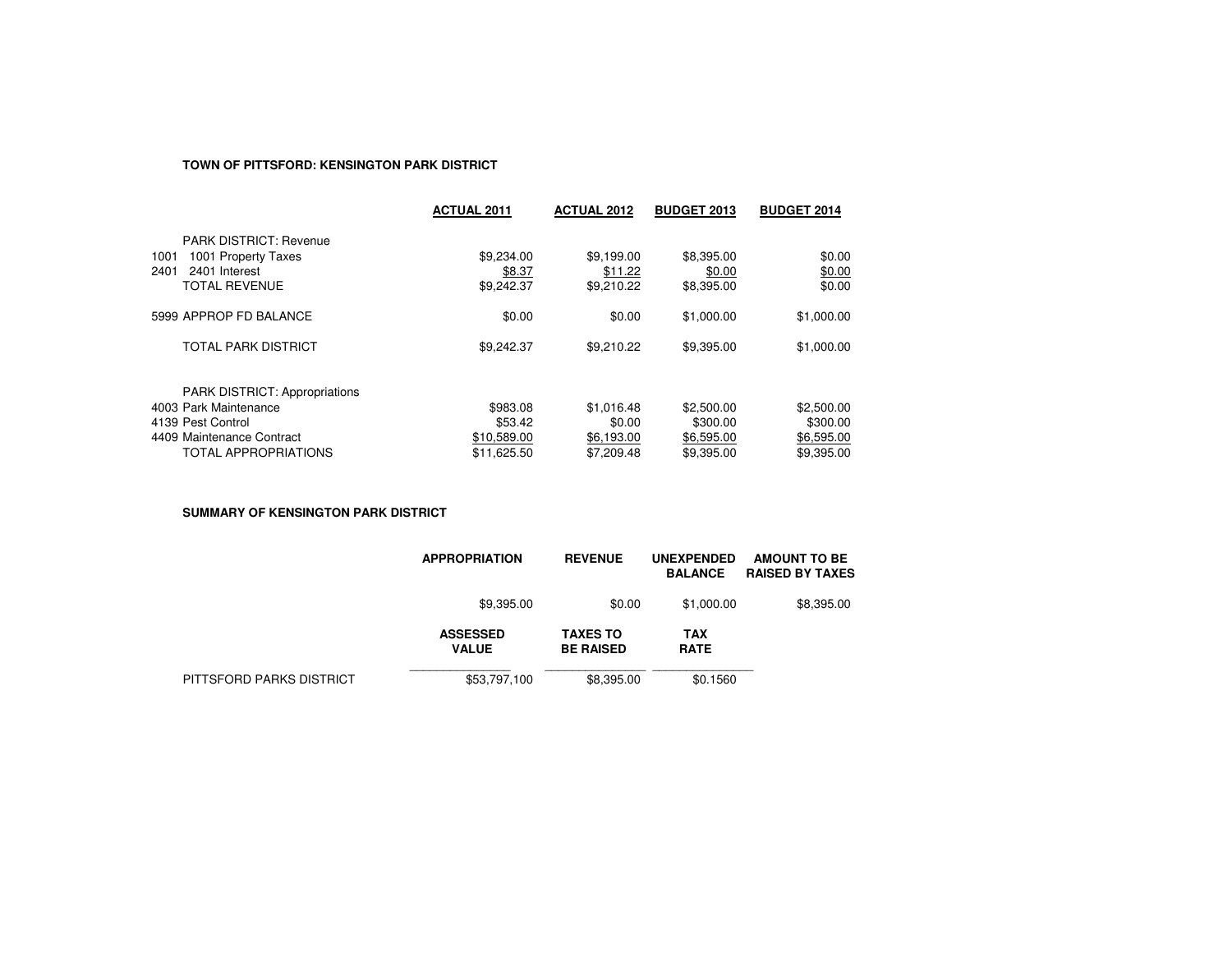# **TOWN OF PITTSFORD: GREYTHORNE PARK DISTRICT**

|                                                                                                                                  | <b>ACTUAL 2011</b>                   | <b>ACTUAL 2012</b>                             | <b>BUDGET 2013</b>                               | <b>BUDGET 2014</b>                                 |
|----------------------------------------------------------------------------------------------------------------------------------|--------------------------------------|------------------------------------------------|--------------------------------------------------|----------------------------------------------------|
| <b>PARK DISTRICT: Revenue</b><br>1001<br>1001 Property Taxes<br>2401 Interest<br>2401<br><b>TOTAL REVENUE</b>                    | \$0.00<br>\$0.00<br>\$0.00           | \$7,755.00<br>\$3.96<br>\$7.758.96             | \$5,854.00<br>\$0.00<br>\$5.854.00               | \$0.00<br>\$0.00<br>\$0.00                         |
| 5999 APPROP FD BALANCE                                                                                                           | \$0.00                               | \$0.00                                         | \$0.00                                           | \$300.00                                           |
| <b>TOTAL PARK DISTRICT</b>                                                                                                       | \$0.00                               | \$7.758.96                                     | \$5,854.00                                       | \$300.00                                           |
| <b>PARK DISTRICT: Appropriations</b><br>4003 Park Maintenance<br>4203 Water<br>4409 Maintenance Contract<br>TOTAL APPROPRIATIONS | \$0.00<br>\$0.00<br>\$0.00<br>\$0.00 | \$156.11<br>\$0.00<br>\$3,310.00<br>\$3.466.11 | \$2,300.00<br>\$0.00<br>\$3,554.00<br>\$5.854.00 | \$2,300.00<br>\$300.00<br>\$3,554.00<br>\$6.154.00 |

**SUMMARY OF GREYTHORNE PARK DISTRICT**

|                          | <b>APPROPRIATION</b>            | <b>REVENUE</b>                      | <b>UNEXPENDED</b><br><b>BALANCE</b> | <b>AMOUNT TO BE</b><br><b>RAISED BY TAXES</b> |
|--------------------------|---------------------------------|-------------------------------------|-------------------------------------|-----------------------------------------------|
|                          | \$6,154.00                      | \$0.00                              | \$300.00                            | \$5,854.00                                    |
|                          | <b>ASSESSED</b><br><b>VALUE</b> | <b>TAXES TO</b><br><b>BE RAISED</b> | TAX<br><b>RATE</b>                  |                                               |
| PITTSFORD PARKS DISTRICT | \$14,501,600                    | \$5.854.00                          | \$0.4037                            |                                               |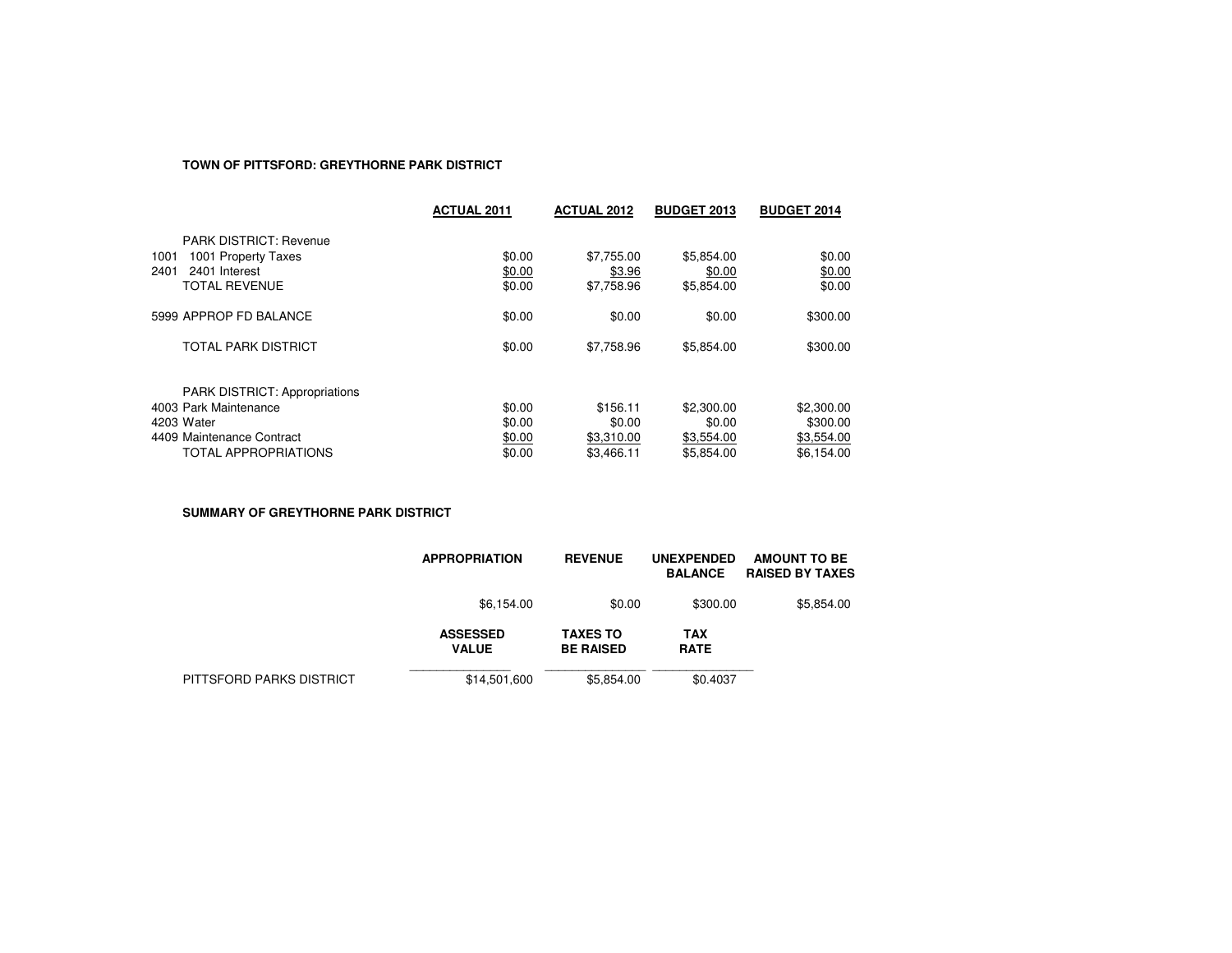# **TOWN OF PITTSFORD: CROSS MEADOW PARK DISTRICT**

|                                                                                                                                         | <b>ACTUAL 2011</b>                   | <b>ACTUAL 2012</b>                            | <b>BUDGET 2013</b>                       | <b>BUDGET 2014</b>                       |
|-----------------------------------------------------------------------------------------------------------------------------------------|--------------------------------------|-----------------------------------------------|------------------------------------------|------------------------------------------|
| <b>PARK DISTRICT: Revenue</b><br>1001 Property Taxes<br>1001<br>2401 Interest<br>2401<br><b>TOTAL REVENUE</b>                           | \$0.00<br>\$0.00<br>\$0.00           | \$3,760.00<br>\$1.94<br>\$3,761.94            | \$300.00<br>\$0.00<br>\$300.00           | \$0.00<br>\$0.00<br>\$0.00               |
| 5999 APPROP FD BALANCE                                                                                                                  | \$0.00                               | \$0.00                                        | \$0.00                                   | \$200.00                                 |
| <b>TOTAL PARK DISTRICT</b>                                                                                                              | \$0.00                               | \$3.761.94                                    | \$300.00                                 | \$200.00                                 |
| <b>PARK DISTRICT: Appropriations</b><br>4003 Park Maintenance<br>4139 Pest Control<br>4409 Maintenance Contract<br>TOTAL APPROPRIATIONS | \$0.00<br>\$0.00<br>\$0.00<br>\$0.00 | \$68.74<br>\$0.00<br>\$1,590.00<br>\$1,658.74 | \$300.00<br>\$0.00<br>\$0.00<br>\$300.00 | \$300.00<br>\$0.00<br>\$0.00<br>\$300.00 |

**SUMMARY OF CROSS MEADOW PARK DISTRICT**

|                          | <b>APPROPRIATION</b>            | <b>REVENUE</b>                      | <b>UNEXPENDED</b><br><b>BALANCE</b> | AMOUNT TO BE<br><b>RAISED BY TAXES</b> |
|--------------------------|---------------------------------|-------------------------------------|-------------------------------------|----------------------------------------|
|                          | \$300.00                        | \$0.00                              | \$200.00                            | \$100.00                               |
|                          | <b>ASSESSED</b><br><b>VALUE</b> | <b>TAXES TO</b><br><b>BE RAISED</b> | TAX<br><b>RATE</b>                  |                                        |
| PITTSFORD PARKS DISTRICT | \$5,993,100                     | \$100.00                            | \$0.0167                            |                                        |